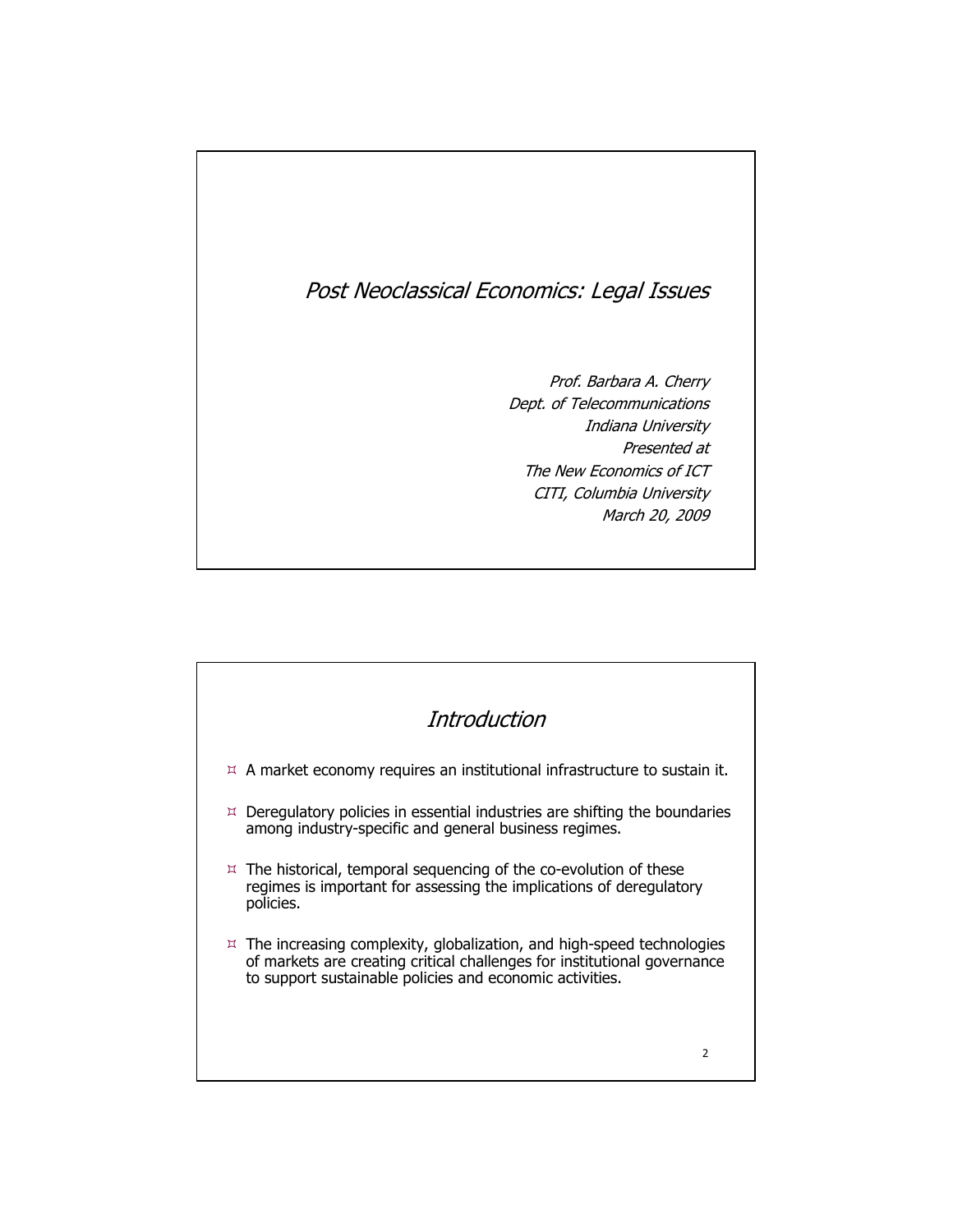

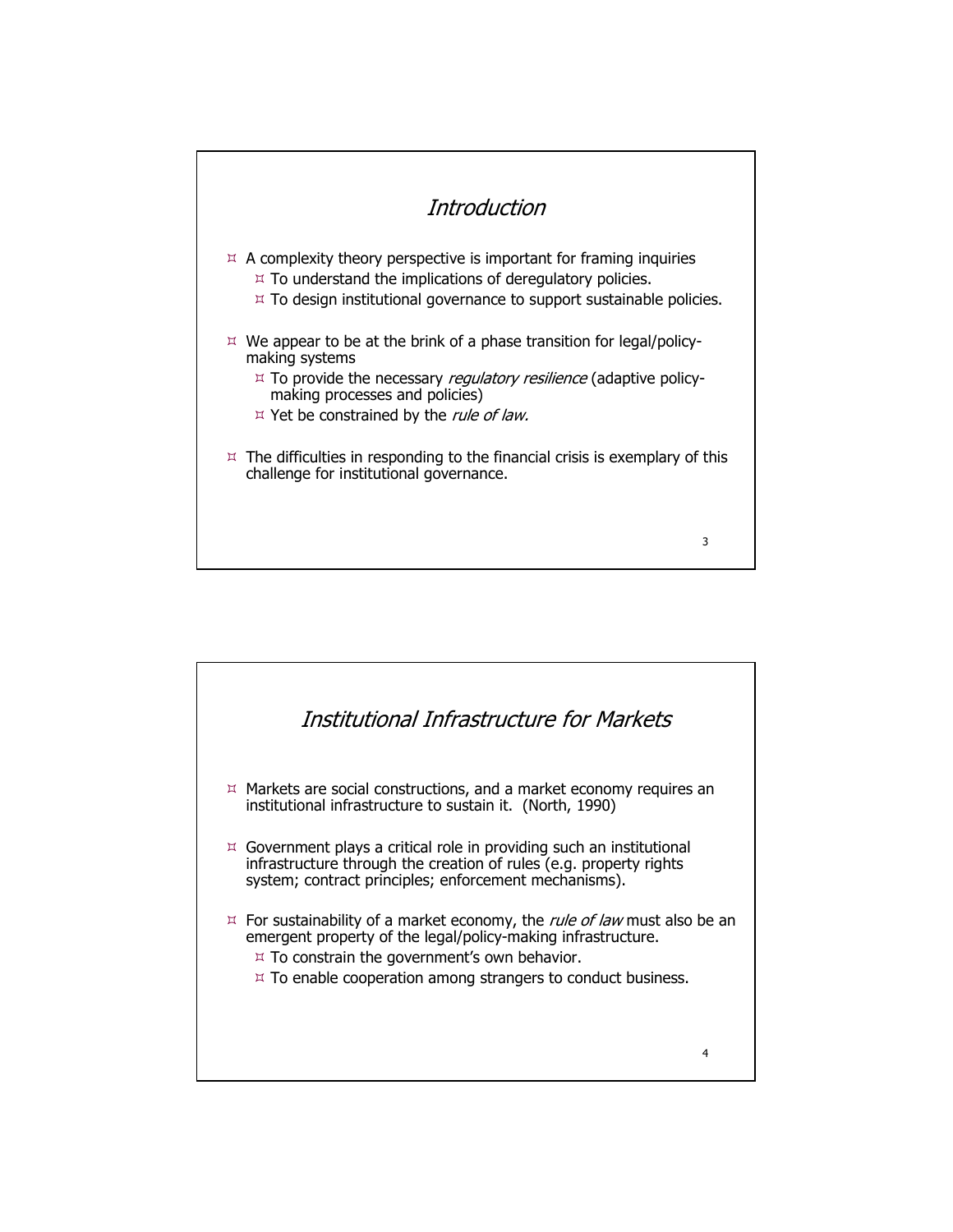

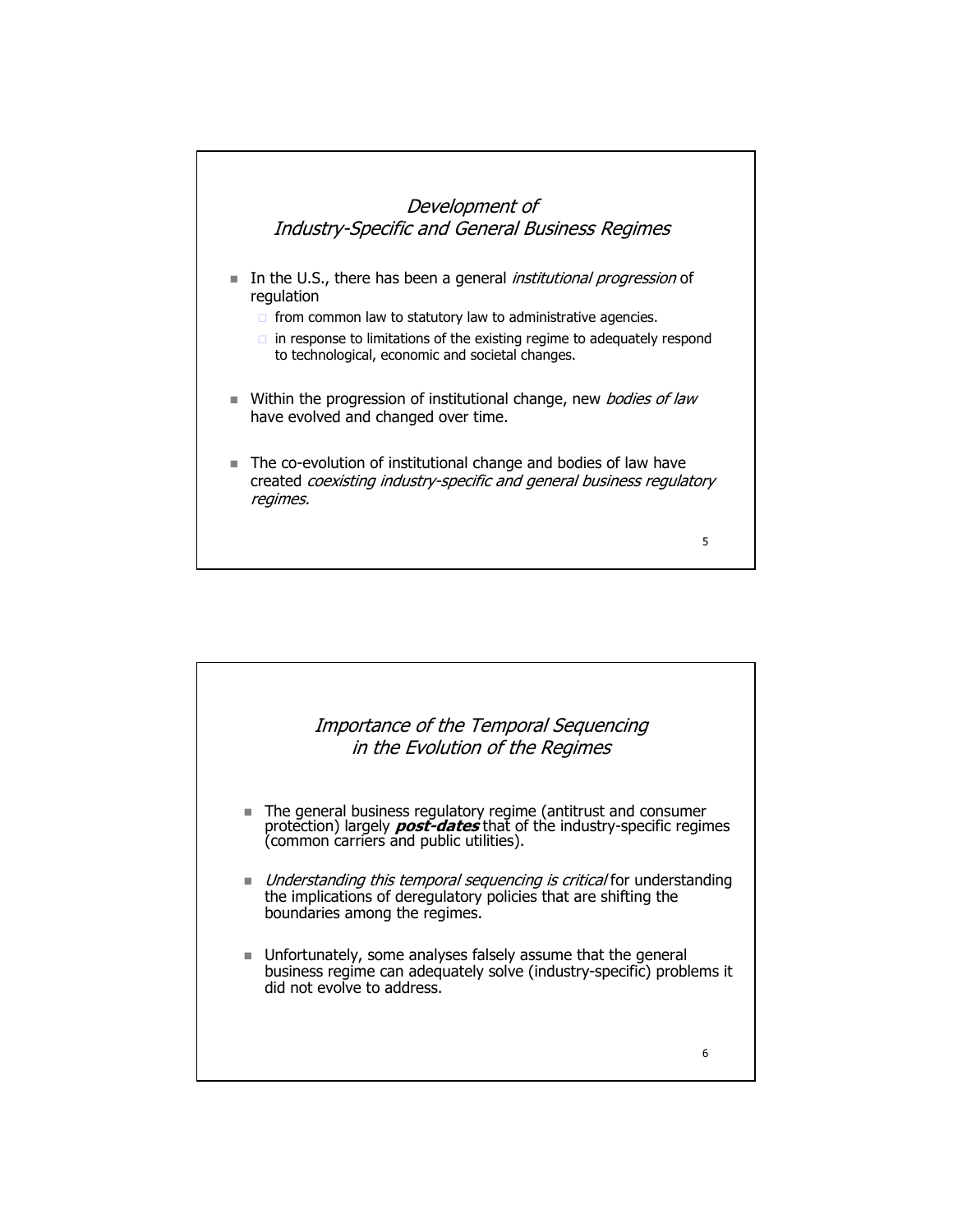

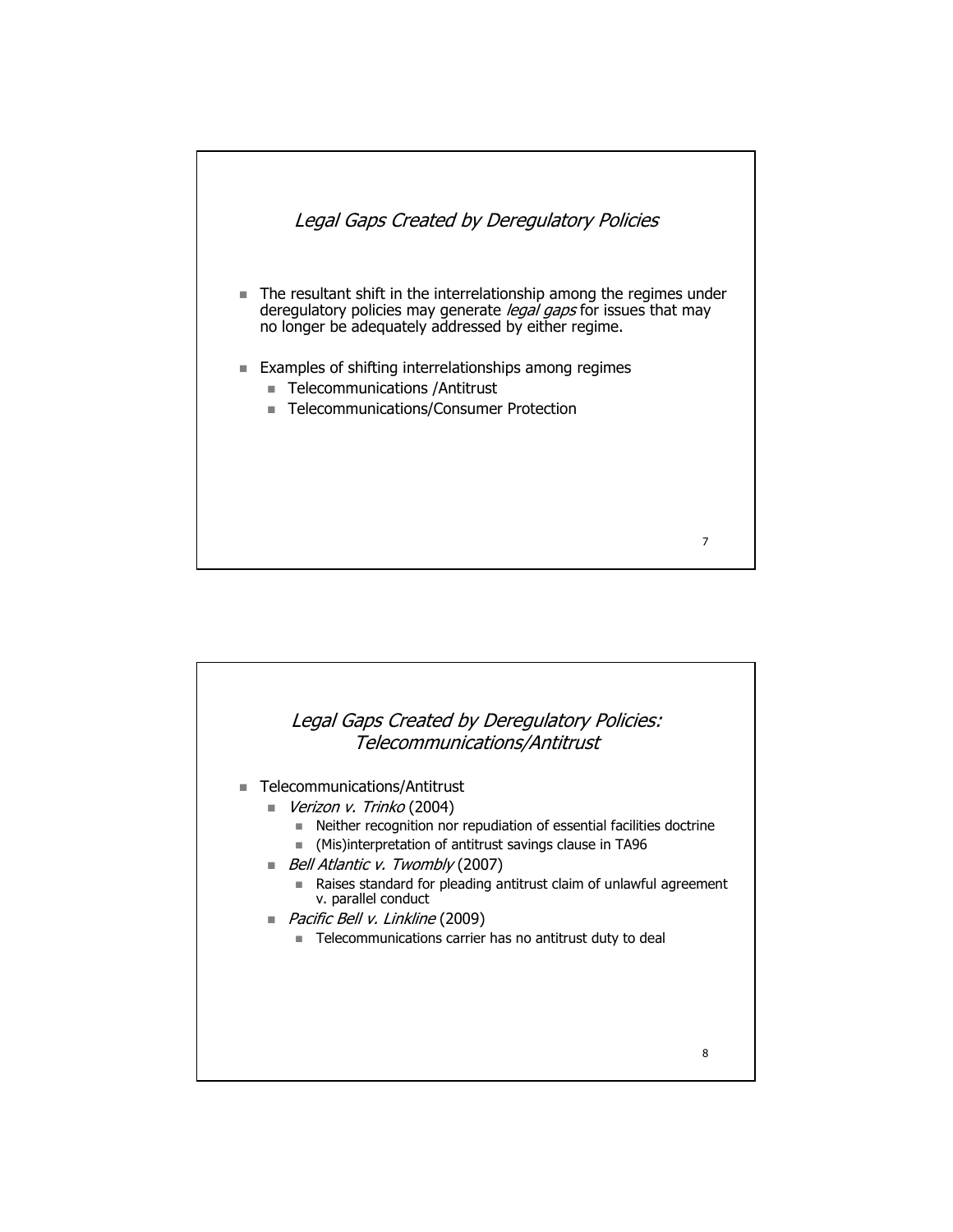### Legal Gaps Created by Deregulatory Policies: Telecommunications/Consumer Protection

- Telecommunications/Consumer Protection
	- - Classification of broadband access to the Internet as an information service: Elimination of common carriage affects both wholesale and retail markets
		- Network neutrality debate
		- **FTC** acquires jurisdiction
		- **EXTE:** Litigation under state consumer protection laws
	- Detariffing
		- Conflicts among Circuit Courts of Appeals as to applicability of the filed rate doctrine after detariffing  $\Rightarrow$  inconsistencies as to whether or not consumer protection or other common law actions are preempted



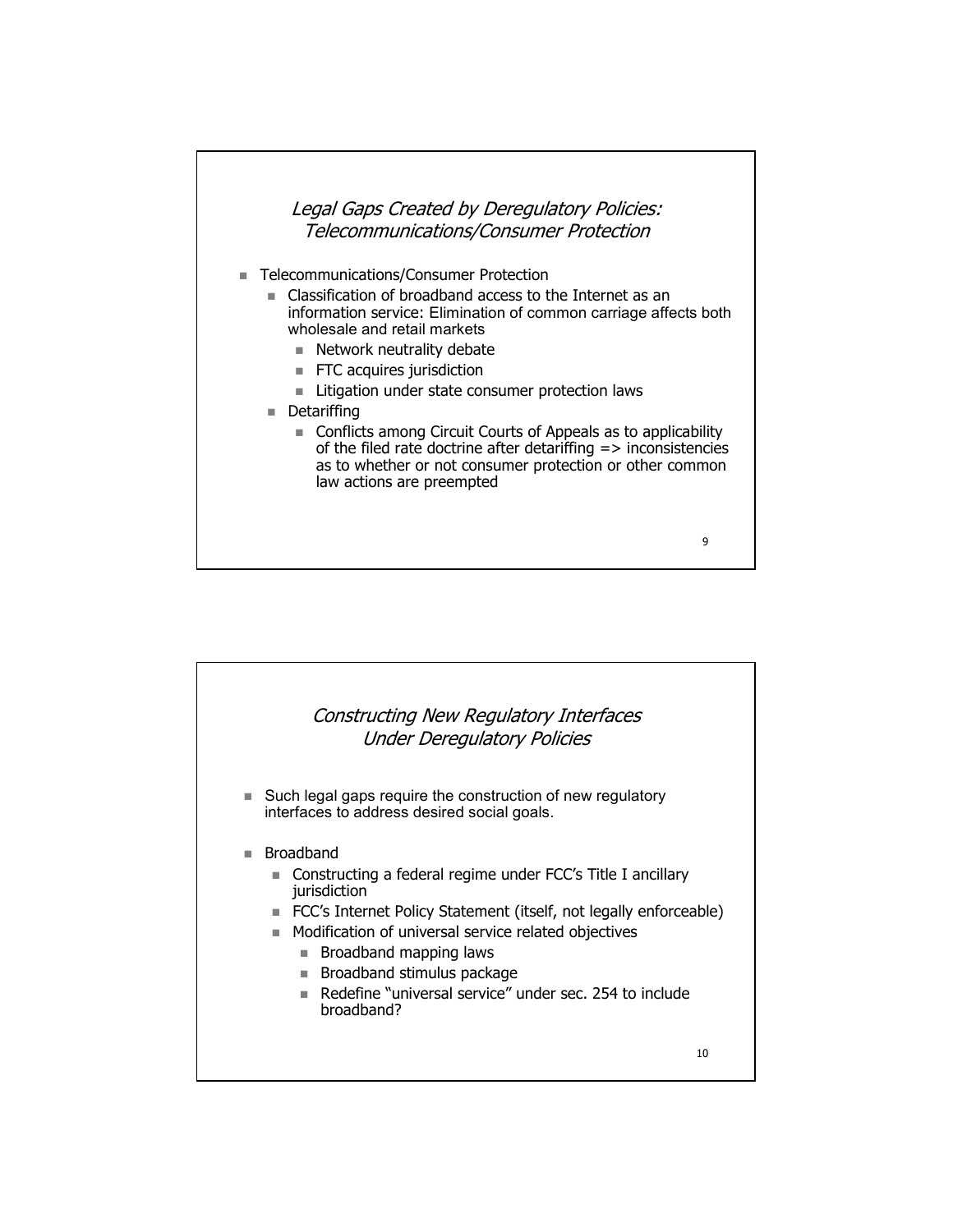

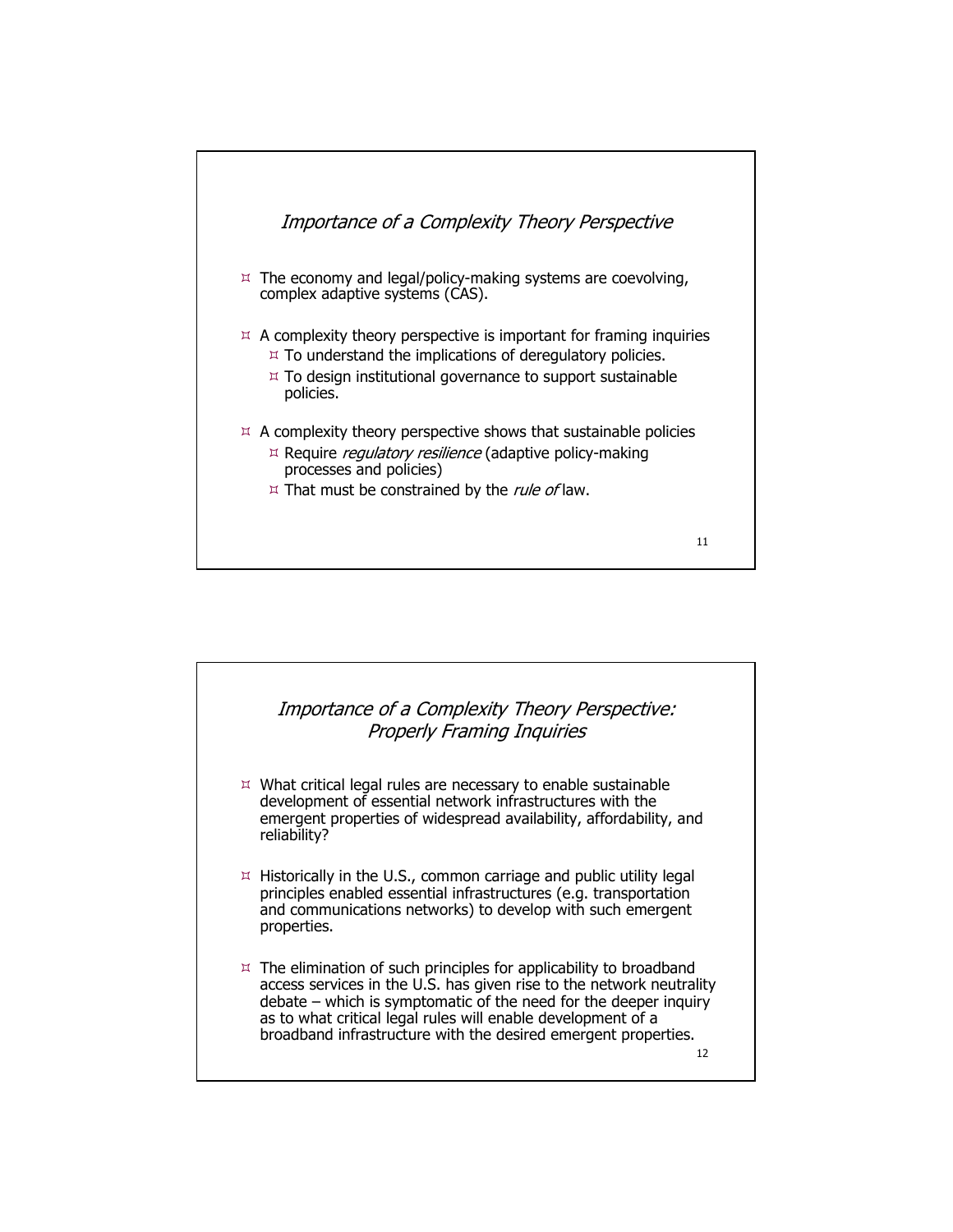

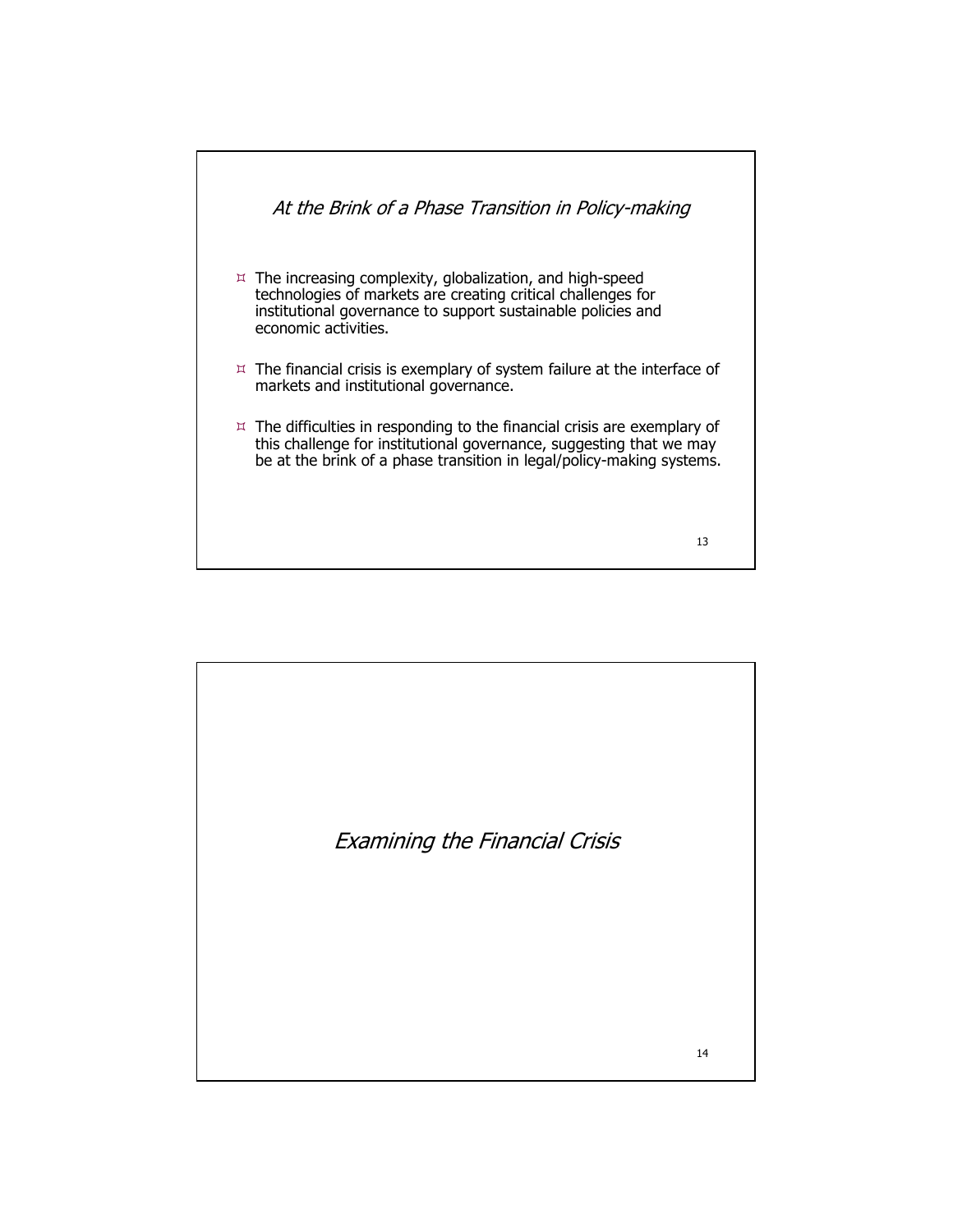#### Deregulatory Policies and Failure of Government Adaptation

 "Our nation's financial markets are in the midst of their darkest "Our nation's financial markets are in the midst of their darkest hour in 76 years. We are in this situation because of an adherence hour in 76 years. We are in this situation because of an adherence to a deregulatory approach to the explosive growth and expansion to a deregulatory approach to the explosive growth and expansion of America's major financial institutions. Our regulatory system of America's major financial institutions. Our regulatory system failed to adapt to important, dynamic and potentially lethal new failed to adapt to important, dynamic and potentially lethal new financial instruments as the storm clouds gathered. There is now financial instruments as the storm clouds gathered. There is now a total breakdown in the trust necessary for a free and functioning a total breakdown in the trust necessary for a free and functioning market." market."

Arthur Levitt, How to Restore Confidence in Our Markets, Wall St. J., Oct. 22, 2008, p. A15 22, 2008, p. A15

15

## 16 Turbulence in Financial Markets Reflects the Behavior of Complex Systems Following quotes from the WSJ, Sept. 15, 2008: Following quotes from the WSJ, Sept. 15, 2008: "Monday will be a day of reckoning for the financial markets," "Monday will be a day of reckoning for the financial markets," quoting Carlos Mendez, senior managing director of ICP quoting Carlos Mendez, senior managing director of ICP Capital. Capital. "We are entering uncharted waters here," quoting a top "We are entering uncharted waters here," quoting a top executive of a big bank. executive of a big bank. "We have never seen anything like this," quoting analyst Glenn "We have never seen anything like this," quoting analyst Glenn Schorr. Schorr.  $\vert x \vert$ "It is utter chaos here," quoting a trader. "Mr. Paulson's line in the sand … set off a weekend of "Mr. Paulson's line in the sand … set off a weekend of brinkmanship and drama unseen on Wall Street in modern brinkmanship and drama unseen on Wall Street in modern terms." terms."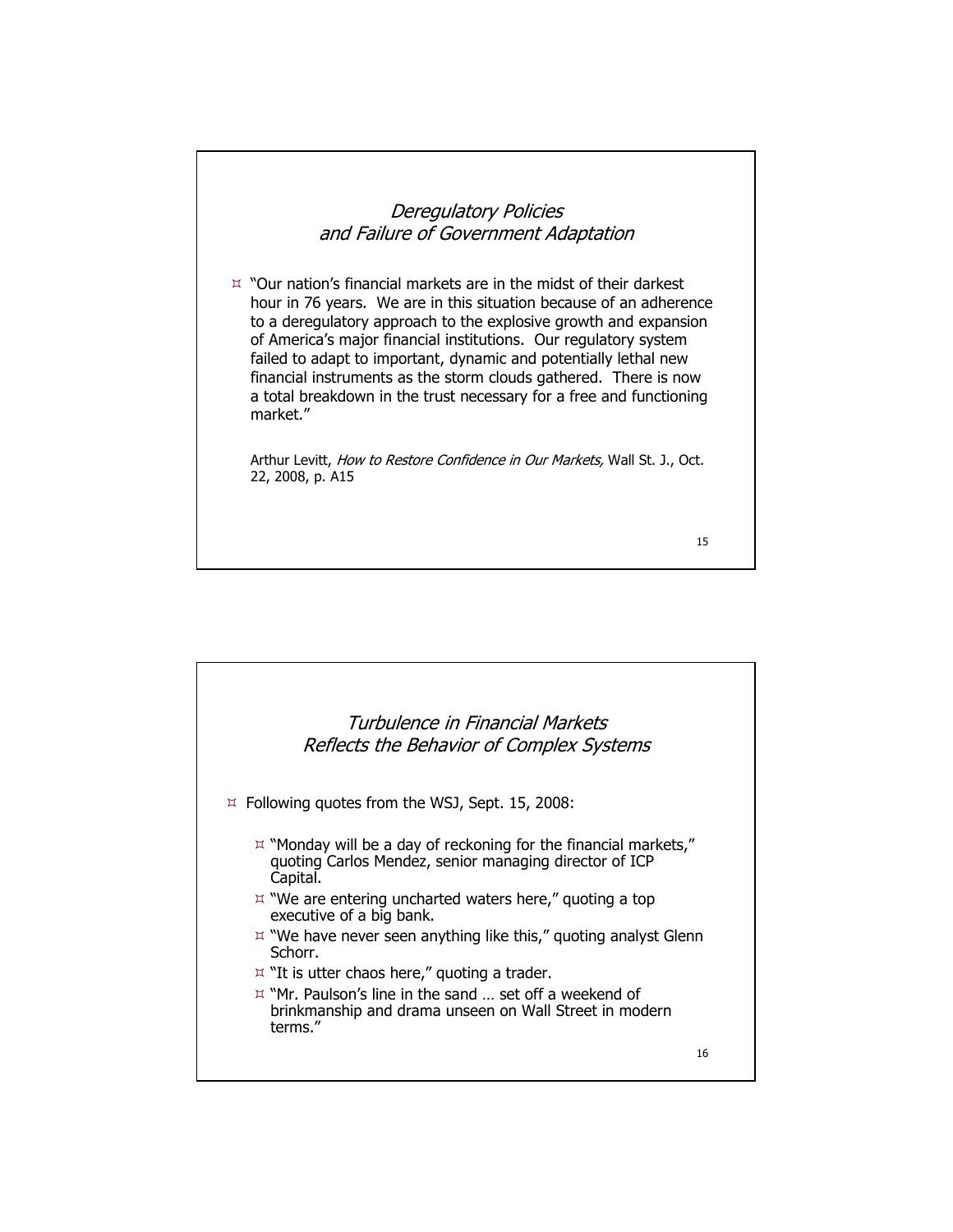# Challenges of Institutional Governance Reflects Properties of Complex Systems … "Officials grimly concluded that while Bear Stearns wasn't too big "Officials grimly concluded that while Bear Stearns wasn't too big to fail, it was too interconnected to be allowed to fail in just one to fail, it was too interconnected to be allowed to fail in just one day." day." Greg Ip, *Central Bank Offers Loans to Brokers, Cuts Key Rate,* Wall St. J., Mar. 17, 2008, p. A1. J., Mar. 17, 2008, p. A1.  $\n *α*$  Several top financial regulators justified government intervention on the basis that the systemic risk to the economy offset concerns of moral hazard. concerns of moral hazard. Kara Scannell & Sudeep Reddy, Officials Say They Sought To Avoid Bear Bailout, Wall St. J., Apr. 4, 2008, p. A1. 17

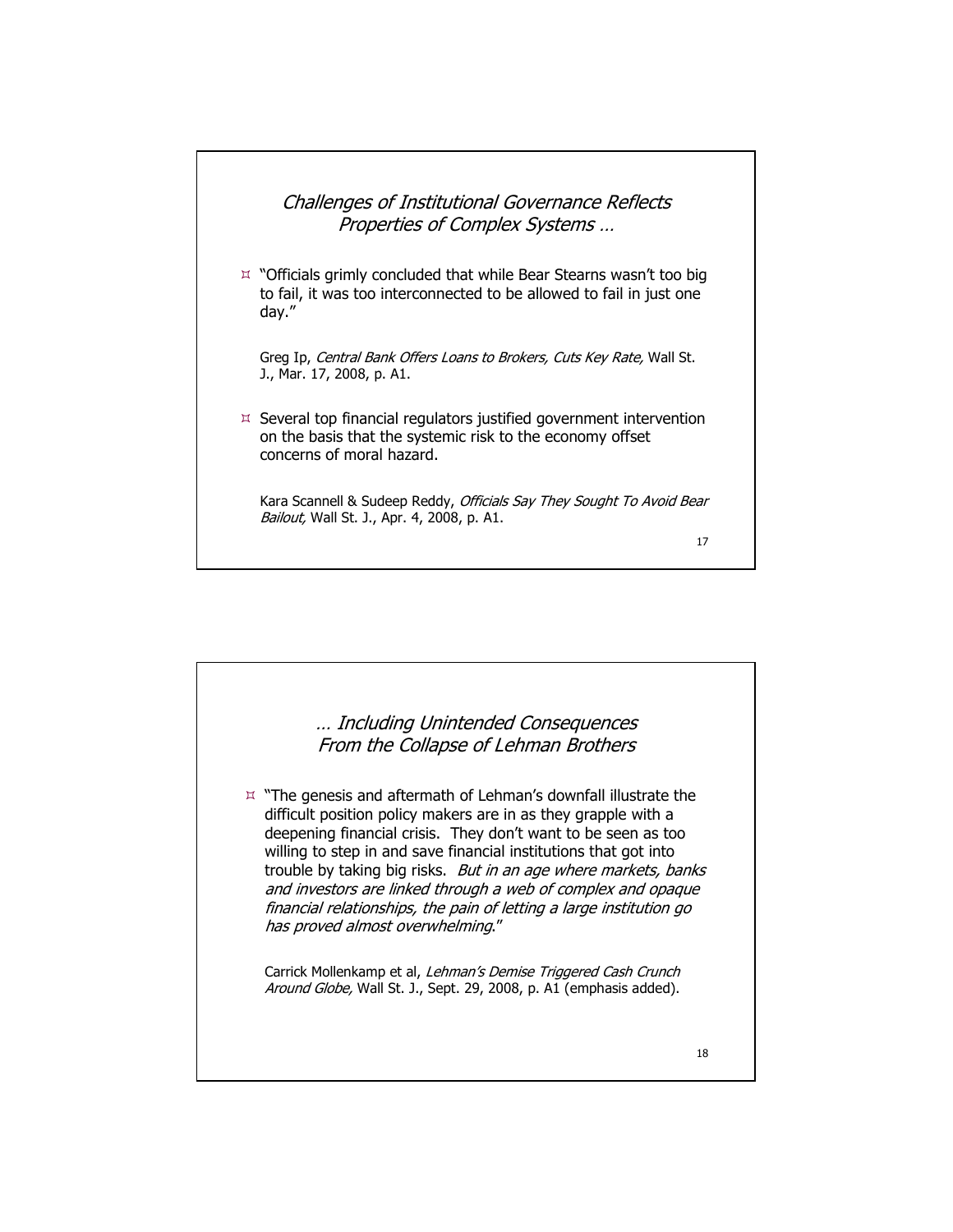

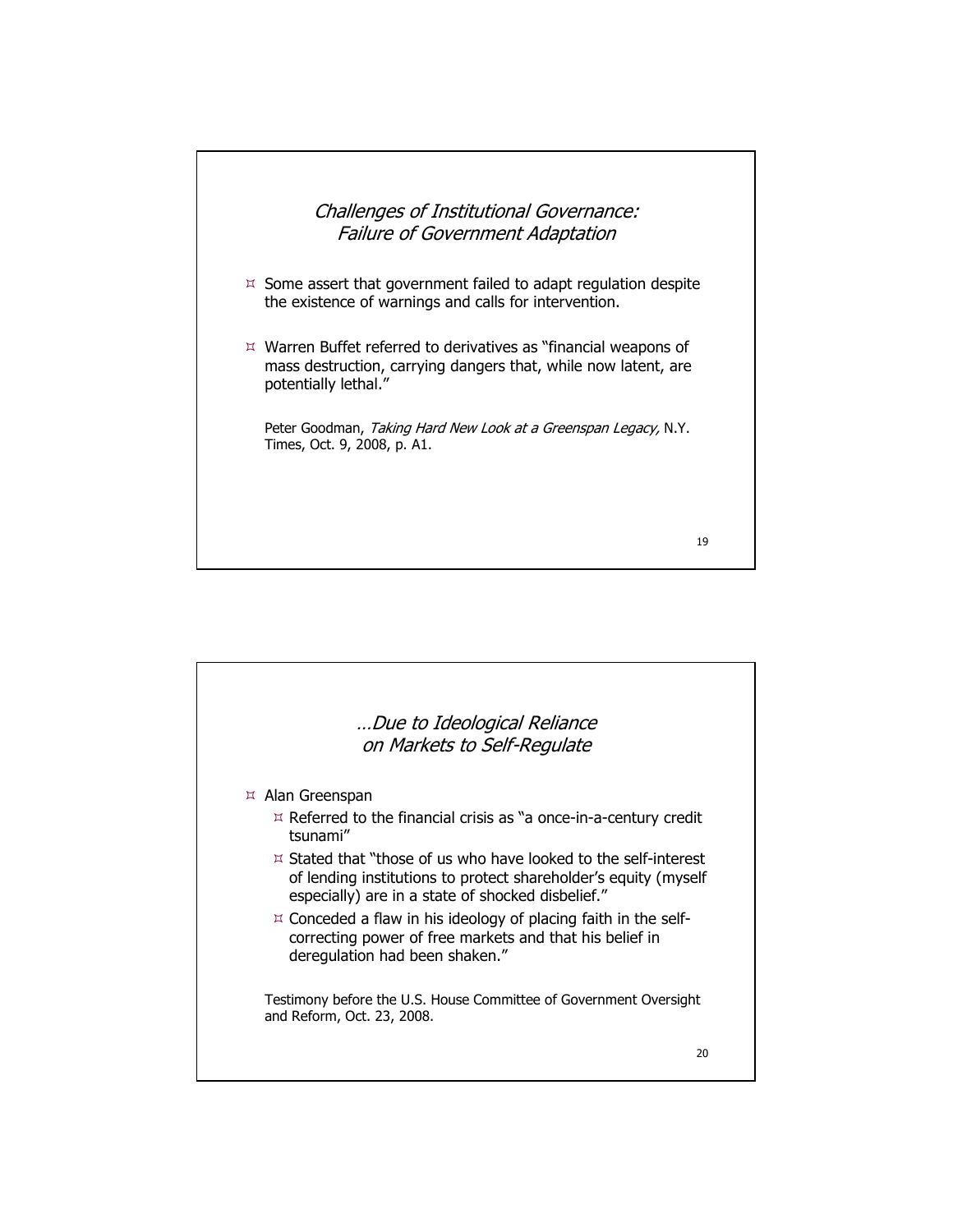Challenges of Institutional Governance: Inherent Problems With Emergency Legislation

 $\not\!\equiv$  Upon hearing that Mr. Bernanke and Mr. Paulson, wanted bailout legislation passed in a matter of days, Senate Majority bailout legislation passed in a matter of days, Senate Majority Leader, Harry Reid, stated: Leader, Harry Reid, stated:

… "This is the United States Senate. We can't do it in that time … "This is the United States Senate. We can't do it in that time frame." Oct. 2, 2008. frame." Oct. 2, 2008.

21